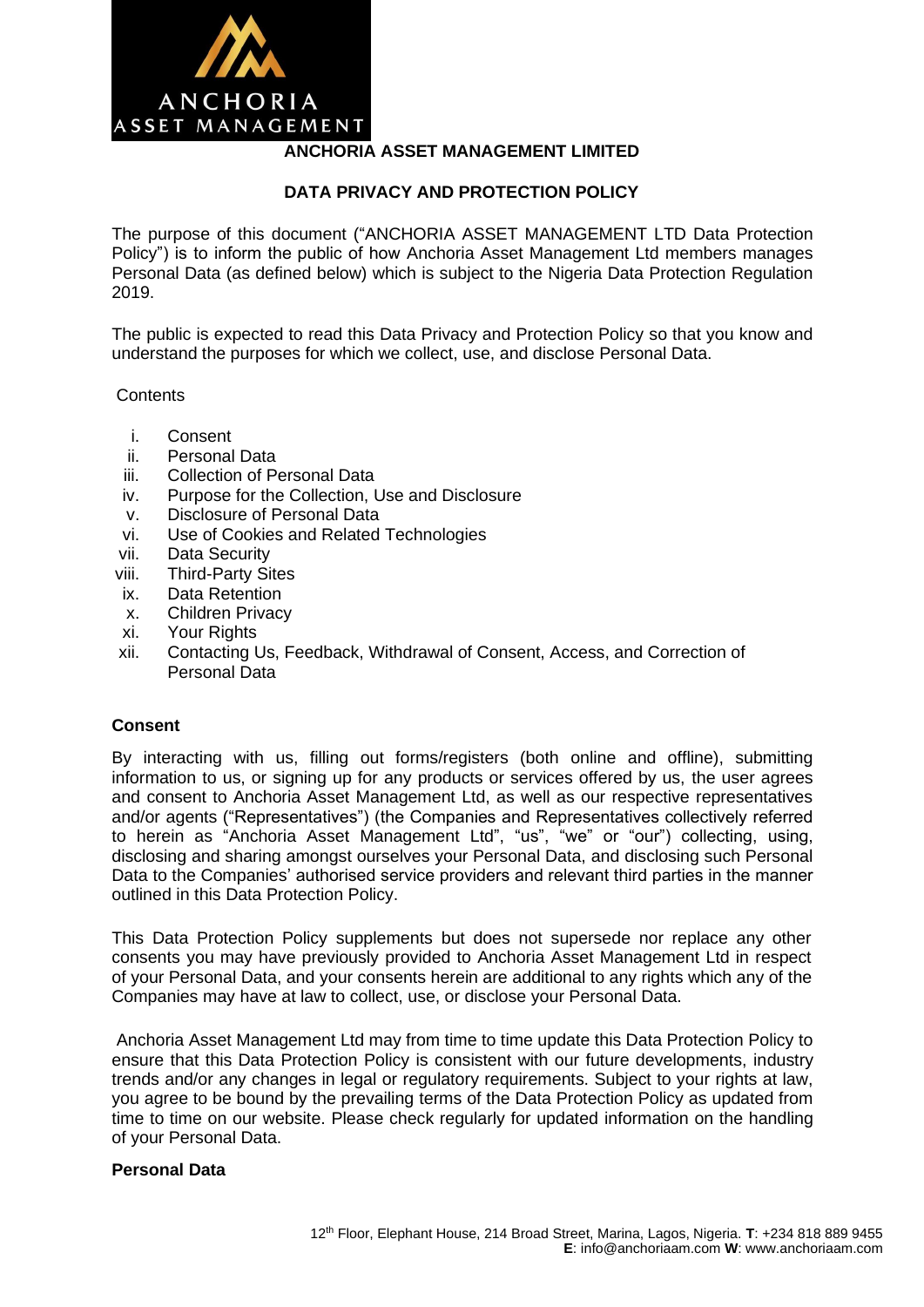

In this Data Protection Policy, "Personal Data" refers to any data, whether true or not, about an individual who can be identified (a) from that data; or (b) from that data and other information to which we have or are likely to have access, including data in our records as may be updated from time to time.

Examples of such Personal Data you may provide to us include (depending on the nature of your interaction with us) your name, bank verification number, passport or other identification numbers, telephone number(s), mailing address, email address, transactional data and any other information relating to any individuals which you have provided us in any form you may have submitted to us (including in the form of biometric data), or via other forms of interaction with you.

#### **Collection of Personal Data**

Generally, we collect Personal Data in the following ways:

- when you interact with us using our various social media platforms and/or through our online electronic messaging and chat option like Emails, WhatsApp etc.
- when you enter into any agreement or provide other documentation or information in respect of your interactions with us, or when you use our services.
- when you interact with our staff, including relationship managers and their assistants, example via telephone calls (which may be recorded), letters, fax, face-to-face meetings, electronic meetings, and emails.
- when your images are captured by us via closed-circuit television cameras ("CCTVs") while you are within our premises, or via photographs or videos taken by us or our representatives when you attend events hosted by us.
- when you use some of our services provided through online and other technology platforms, such as websites and apps, including when you establish any online accounts with us.
- when you request that we contact you or include you in an email or other mailing lists; or when you respond to our request for additional Personal Data, our promotions, and other initiatives.
- when you are contacted by, and respond to, our marketing representatives, agents, and other service providers.
- when we seek information about you and receive your Personal Data from third parties in connection with your relationship with us, for example, from referrers, business partners, external or independent asset managers, public agencies, or the relevant authorities.
- through physical access, internet, and information technology monitoring processes.
- in connection with any investigation, litigation, registration or professional disciplinary matter, criminal prosecution, inquest or inquiry which may relate to you or any Connected Person; and/or.
- when you submit your Personal Data to us for any other reason.

When you browse our website and platforms, you generally do so anonymously but please see the section below on cookies. We do not, at our website and platforms, automatically collect Personal Data, including your email address unless you provide such information or login with your account credentials.

If you provide us with any Personal Data relating to a third party (for example, information of your spouse, children, parents, or a Connected Person), by submitting such information to us, you represent to us that you have obtained the consent of the third party to you providing us with his/her Personal Data for the respective purposes. "Connected Person" may include but is not limited to any beneficial owner, authorised signatory, director, shareholder, an officer of a company, partner or member of a partnership, settlor, trustee, beneficial owner, protector or grantor of trust, mandate holder, power of attorney holder, surety, third party security provider,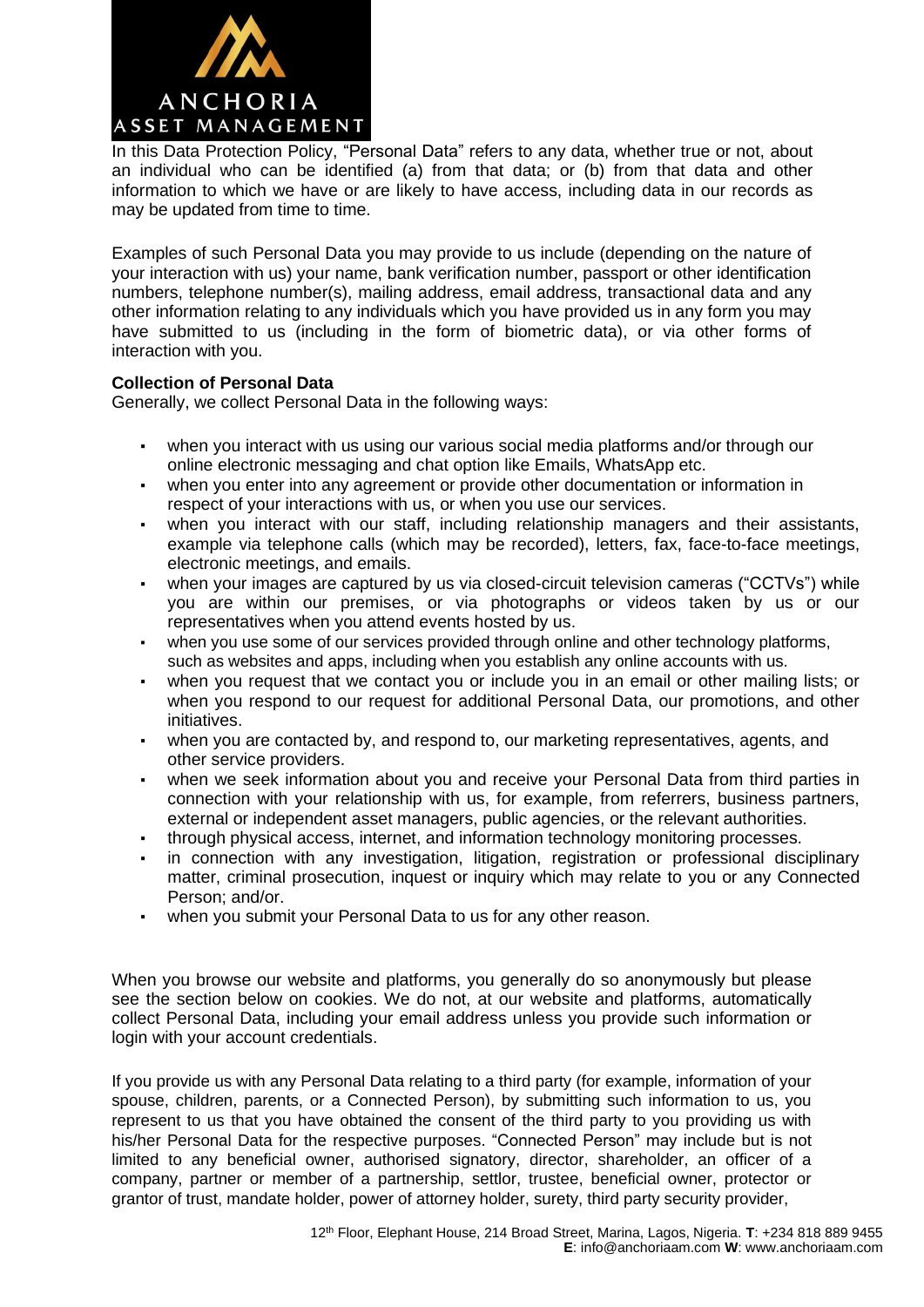

provider of funds, founder and/or employee, the payee of designated payment, representatives, agents, or nominees.

You should ensure that all Personal Data submitted to us is complete, accurate, true, and correct. Failure on your part to do so may result in our inability to provide you with the products and services you have requested. You agree to inform Anchoria Asset Management Ltd immediately of any change of facts or circumstances which may render any information or Personal Data previously provided inaccurate, untrue, or incorrect and provide any information or documentation as Anchoria Asset Management Ltd may reasonably require for verifying the accuracy of the updated information or Personal Data.

# **Purposes for the Collection, Use and Disclosure of Your Personal Data**

Generally, Anchoria Asset Management Ltd, uses and discloses your Personal Data for the following purposes:

- Purposes for the Collection, Use and Disclosure of Your Personal Data Generally, Anchoria Asset Management Ltd, uses and discloses your Personal Data for the following purposes: responding to, processing, and handling your complaints, queries, requests, feedback, and suggestions.
- verifying your identity and customer due diligence
- managing the administrative and business operations of Anchoria Asset Management Ltd and complying with internal policies and procedures (including but not limited to facilitating business continuity planning).
- facilitating business asset transactions (which may extend to any mergers, acquisitions, or asset sales) involving any of the group members; matching any Personal Data held which relates to you for any of the purposes listed herein.
- resolving complaints and handling requests and enquiries.
- preventing, detecting, and investigating crime, including fraud and money-laundering or terrorist financing, and analysing and managing commercial risks (including but not limited to preventing and detecting loss of Anchoria Asset Management Ltd proprietary and sensitive information).
- project management.
- providing media announcements and responses, for example in relation to complaints or lawsuits.
- requesting feedback or participation in surveys, as well as conducting market research and/or analysis for statistical, profiling, or other purposes for us to design our products, understand customer behaviour, preferences, and market trends, and to review, develop and improve the quality of our products and services.
- managing the safety and security of our premises and services (including but not limited to carrying out CCTV surveillance and conducting security clearances);
- managing and preparing reports on incidents and accidents.
- organising events, seminars, or training.
- to assist in law enforcement and investigations by relevant authorities.
- in connection with any claims, actions, or proceedings (including but not limited to drafting and reviewing documents, transaction documentation, obtaining legal advice, and facilitating dispute resolution), and/or protecting and enforcing our contractual and legal rights and obligations.
- archival management (including but not limited to warehouse storage and retrievals).
- complying with any applicable rules, laws and regulations, codes of practice or guidelines, obligations, requirements, or arrangements for collecting, using and disclosing Personal Data that apply to Anchoria Asset Management Ltd or that it is expected to comply, according to: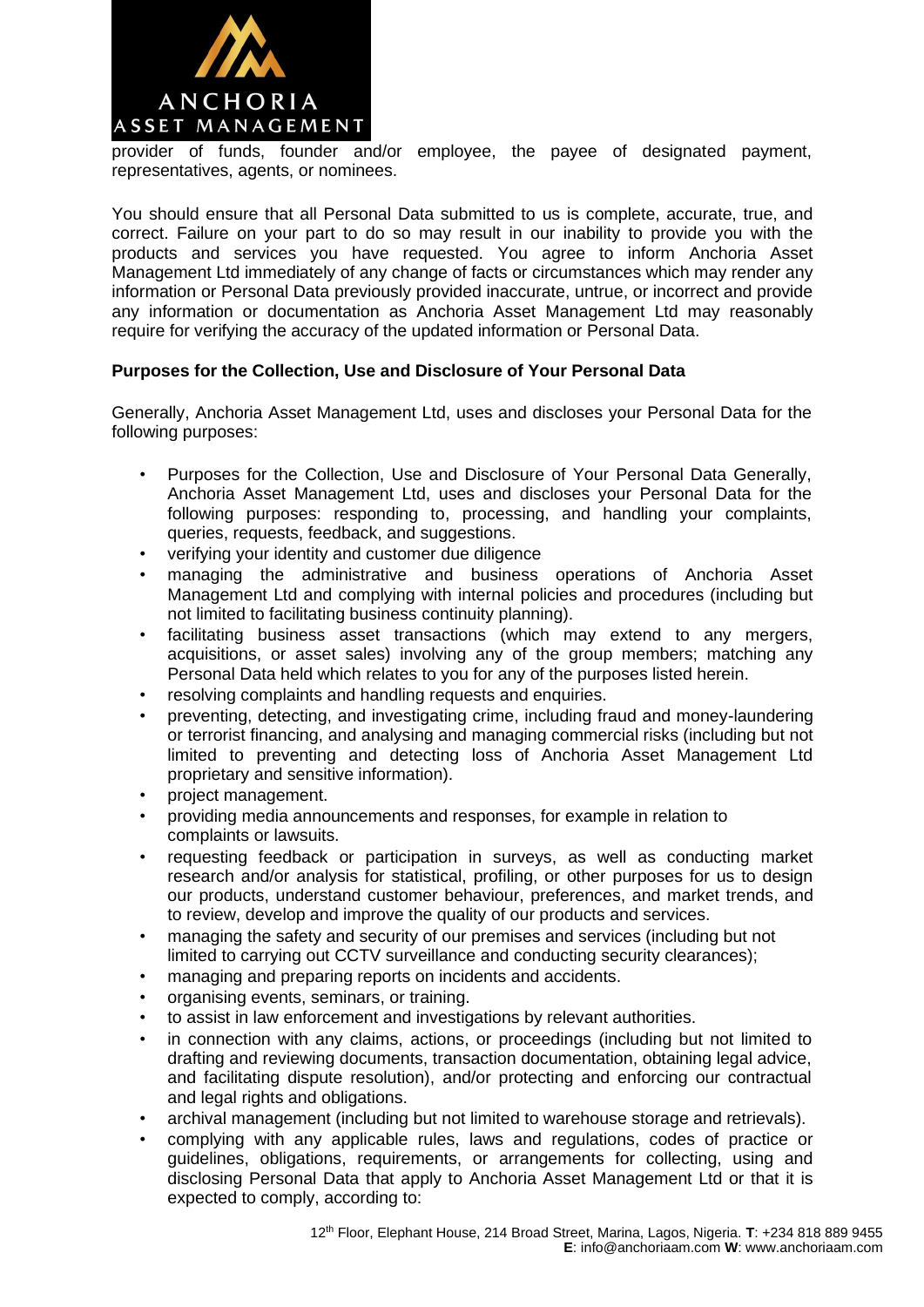

- a. any law binding or applying to it within or outside Nigeria existing currently and in the future.
- b. any guidelines or guidance given or issued by any legal, regulatory, governmental, tax, law enforcement or other authorities, or self-regulatory or industry bodies or associations of financial services providers within or outside Nigeria existing currently and in the future.
- c. any present or future contractual or other commitment with local or foreign legal, regulatory, governmental, tax, law enforcement or other authorities, or self-regulatory or industry bodies or associations of financial services providers that is assumed by or imposed on Anchoria Asset Management Ltd because of its financial, commercial, business, or other interests or activities in or related to the jurisdiction of the relevant local or foreign legal, regulatory, governmental, tax, law enforcement or other authorities, or self-regulatory or industry bodies or associations; and/or
- any other purpose relating to any of the above.

These purposes may also apply even if you do not maintain any account(s) with us or have terminated these account(s).

Also, Anchoria Asset Management Ltd collects, uses and discloses your Personal Data for the following purposes depending on the nature of our relationship:

- If you are a prospective customer:
	- a. valuating your eligibility to open an account with us and your financial and banking needs and providing recommendations to you as to the type of products and services suited to your needs.
	- b. assessing and processing any applications or requests made by you for products and services offered by Anchoria Asset Management Ltd.
	- c. and/or any other purpose relating to any of the above.
- If you are a customer and/or holding an account with Anchoria Asset Management Ltd or a Connected Person or an administrator, executor, liquidator, official assignee, receiver, judicial manager, or other similar officials who have been so appointed in pursuant to bankruptcy or insolvency proceedings instituted in Nigeria or elsewhere in respect of a Anchoria Asset Management Ltd customer or any security provider:
	- a. opening, maintaining, or closing of accounts and our establishing or providing banking and trust services to you.
	- b. processing fund transfers or any other instructions provided concerning the account of a Anchoria Asset Management Ltd customer.
	- c. where account or relationship managers or agents have been assigned to service your account or portfolio, using your telephone number(s) to contact you from time to time to take your instructions, and/or provide you with information, updates, or recommendations and/or in accordance with the terms and conditions of our agreement with you.
	- d. processing applications for and facilitating the daily operation of services and credit facilities provided to you or other persons or corporations for whom you act as surety or third-party service provider.
	- e. conducting credit checks at the time of application for credit and at the time of regular or special credit reviews.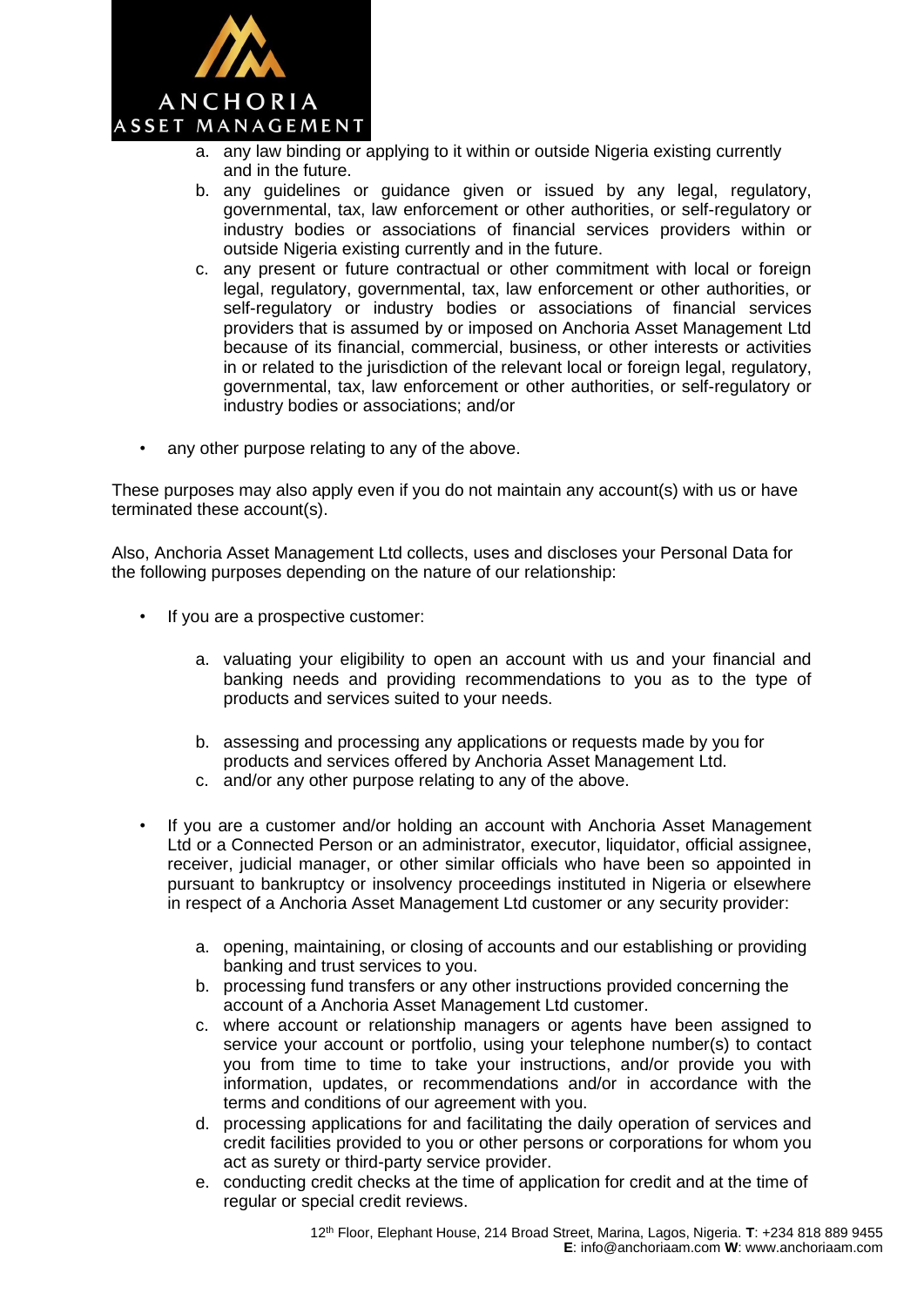

- f. facilitating or processing your application for investment products and/or other services offered by Anchoria Asset Management Ltd and its business partners.
- g. carrying out client reviews, for example, annual reviews of your portfolio.
- h. to establish your financial situation, risk profile, investment experience and investment objectives to help you consider the suitability of the products you have invested or intend to invest.
- i. providing internet banking services (including but not limited to carrying out special handling requests for PIN mailers and tokens).
- j. networking to maintain customer relationship.
- k. providing client servicing (including but not limited to responding to individual requests by customers, mailing services, reconciliation services and providing customer satisfaction).
- l. facilitating the transfer of funds within Anchoria Asset Management Ltd accounts or from Anchoria Asset Management Ltd accounts to external banking accounts and vice versa.
- m. administering exceptional approvals, fee adjustments or waivers.
- n. dealing with and designing investment products (for example, bonds, derivatives, equities, funds).
- o. registering the pledge or charge that you or the surety or the third-party security provider has granted in favor of Anchoria Asset Management Ltd as security for the credit facilities granted by Anchoria Asset Management Ltd to you.
- p. administering credit and debit cards (including but not limited to processing card applications, transactions, and credit limit approvals).
- q. providing cheque deposits and issuance services.
- r. determining and collecting amounts owed by you or the borrower for whom you act as surety or third-party security provider or those providing security or acting as surety for your liabilities and obligations.
- s. enabling any Company or third party to perform the functions that Anchoria Asset Management Ltd may have outsourced to it concerning the management of your account or transactions.
- t. enabling an actual or proposed assignee of Anchoria Asset Management Ltd, or participant or sub-participant or transferee of Anchoria Asset Management Ltds' rights, liabilities, or obligations in respect of (1) you or (2) a security provider who provides security or acts as surety for your liabilities and obligations to evaluate the transaction intended to be the subject of the assignment, participation, sub-participation, or transfer; and/or
- u. any other purpose relating to any of the above.
- If you are an employee or agent of a referrer or other intermediary:
	- a. marketing services and products.
	- b. processing commission remuneration.
	- c. performing due diligence and reference checks; and/or
	- d. any other purpose relating to any of the above.
- If you are an employee, officer or owner of an external service provider or vendor outsourced or prospected by Anchoria Asset Management Ltd.
	- a. managing project tenders or the supply of goods and services.
	- b. processing and payment of vendor invoices.
	- c. complying with any applicable rules, laws and regulations, codes of practice or guidelines or to assist in law enforcement and investigations by relevant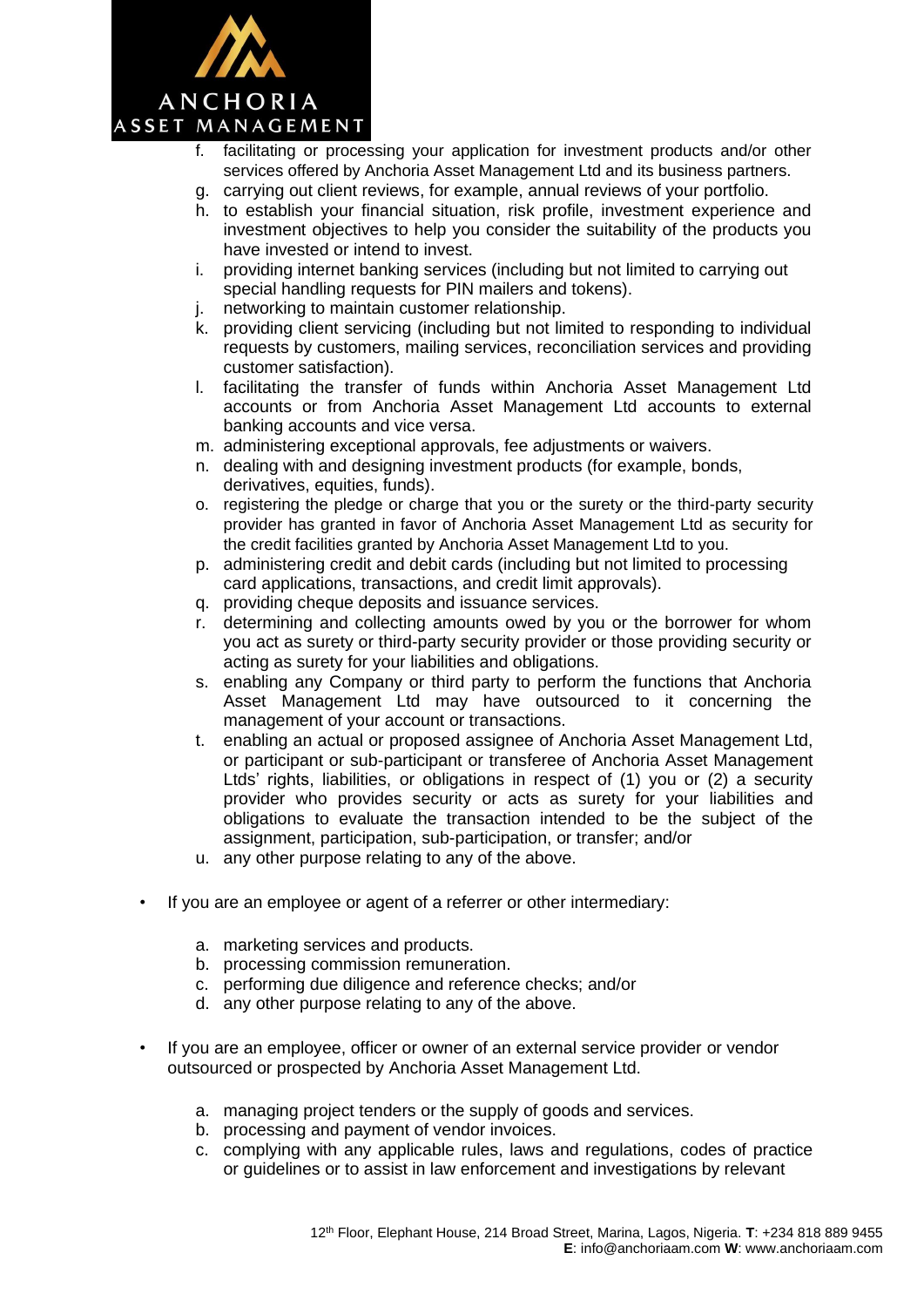

authorities (which includes disclosure to regulatory bodies or audit checks); and/or

- d. any other purpose relating to any of the above.
- If you are a party or counterparty to a transaction (for example, a beneficiary of a fund transfer or payment):
	- a. providing cash, payment, and transactional services (including but not limited to the execution, settlement, reporting and/or clearing of the relevant transaction); and/or
	- b. any other purpose relating to any of the above.
- If you sit on the Anchoria Asset Management Ltd Board of Directors:
	- a. facilitating appointment to the Board (including but not limited to managing the publication of directors' statistics on annual reports and circulars)
	- b. complying with any applicable rules, laws and regulations, codes of practice or guidelines or to assist in law enforcement and investigations by relevant authorities (including but not limited to disclosures to regulatory bodies or conducting due diligence).
	- c. administrative matters (including but not limited to the maintenance of statutory registers and lodgments of directors' fee).
	- d. any other purpose relating to any of the above.

Also, where permitted under the regulation, Anchoria Asset Management Ltd may also collect, process, use and disclose your Personal Data for the following purposes (which we may describe in our documents and agreements as "Additional Purposes" for the handling of Personal Data):

- providing or marketing services, products, and benefits to you, including promotions, loyalty, and reward programmes.
- matching Personal Data with other data collected for other purposes and from other sources (including third parties) in connection with the customization, provision or offering of products and services, marketing, or promotions, whether by Anchoria Asset Management Ltd or other third parties.
- sending you details of products, services, special offers and rewards, investment or research reports or guides, either to our customers generally, or which we have identified may be of interest to you; and/or
- conducting market research, understanding, and analyzing customer behavior, location, preferences, and demographics for us to offer you products and services as well as special offers and marketing programmes which may be relevant to your preferences and profile.

If you have provided your telephone number(s) and have indicated that you consent to receive marketing or promotional information via your telephone number(s), then from time to time, Anchoria Asset Management Ltd may contact you using such telephone number(s) (including via voice calls, text, or other means) with information about our products and services (including discounts and special offers).

In relation to products or services or your interactions with us, we may also have specifically notified you of other purposes for which we collect, use or disclose your Personal Data. If so,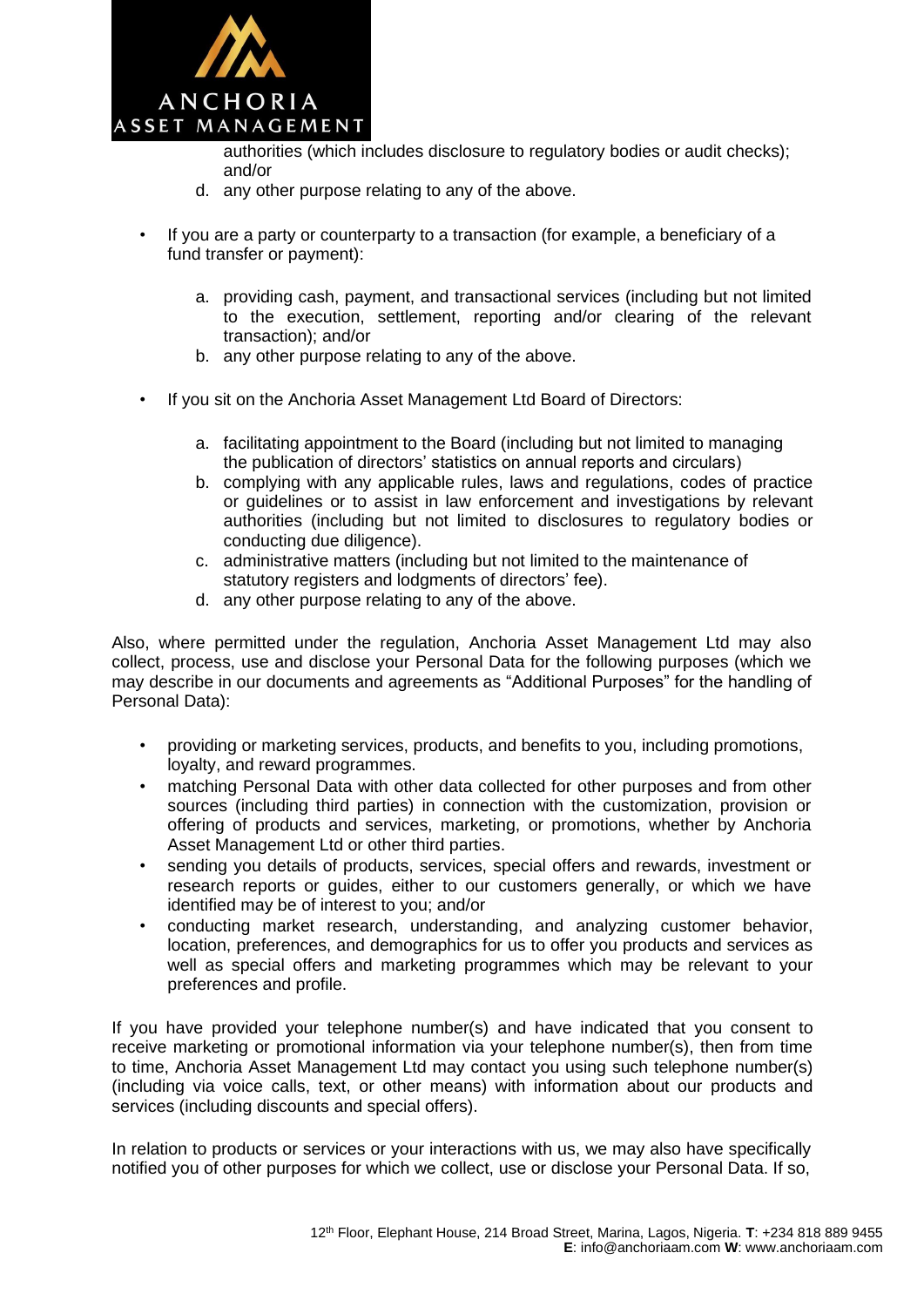

we will collect, use, and disclose your Personal Data for these additional purposes as well, unless we have specifically notified you otherwise.

Anchoria Asset Management Ltd will collect and process your Personal Data in accordance with the legitimate purposes consented to by you provided that further processing may be done for archiving purposes in the public interest, scientific or historical research purposes or statistical purposes as provided for in the Data Protection Regulation.

# **Disclosure of Personal Data**

Anchoria Asset Management Ltd will take reasonable steps to protect your Personal Data against unauthorized disclosure. Subject to the provisions of any applicable law, your Personal Data may be provided, for the purposes listed above (where applicable), to the following entities or parties, whether they are located overseas or in Nigeria:

- Anchoria Asset Management Ltd related corporations and overseas branches and offices.
- counterparties and their respective banks concerning transactions for your account including purchasing and selling of securities and investment products, fund transfers, payments, issuance of standby letters of credit, banker's guarantees or letters of undertaking and drawing of payment instruments.
- third party recipients of reference letters.
- companies providing services relating to insurance and/or reinsurance to Anchoria Asset Management Ltd.
- insurers or brokers concerning the insurance products or services that you have applied for or purchased.
- trustees, attorneys, and asset managers appointed by you to manage your account held with Anchoria Asset Management Ltd.
- referrers who have referred you to Anchoria Asset Management Ltd.
- any person (1) who provides security or acts as surety for your liabilities and obligations to Anchoria Asset Management Ltd or (2) for whom you act as surety or third-party security provider.
- agents, contractors, vendors, installers, or third-party service providers who provide administrative or operational services to Anchoria Asset Management Ltd, such as courier services, telecommunications, information technology, payment, payroll, processing, training, market research, storage, archival, customer support investigation services or other services to Anchoria Asset Management Ltd.
- Our service providers: Anchoria Asset Management Ltd use other companies, agents, or contractors to perform services on our behalf or to assist us with the provision of our services and products to you, including:
	- a. infrastructure and IT service providers, including cloud storage for data, email archiving etc.
	- b. marketing, advertising, and communications agencies.
	- c. credit reference agencies
	- d. external auditors and advisers.
	- e. offsite archival storage providers.
- While providing such services, these service providers may have access to your personal information. However, we will only provide our service providers with personal information which is necessary for them to perform their services, and we require them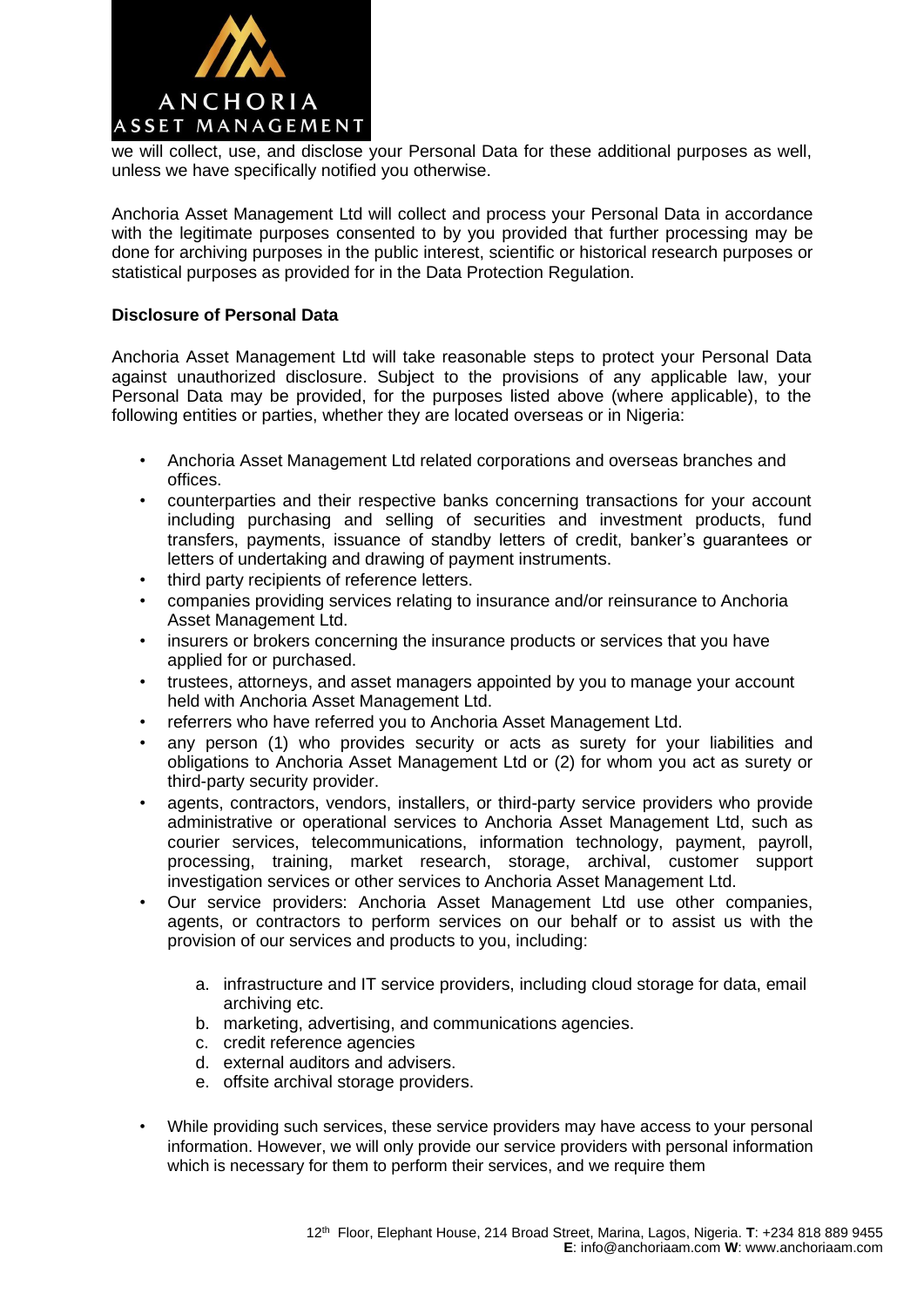

not to use your information for any other purpose. We will use our best efforts to ensure that all our service providers keep your personal information secure.

- agents, contractors, vendors, or other third-party service providers in connection with marketing, products and services offered by ANCHORIA ASSET MANAGEMENT LTD.
- analytics, search engine providers or third-party service providers that assist us in delivering our products, services, websites, and platforms as well as improving and optimizing the same.
- credit reporting agencies.
- debt collection agencies.
- your employers which are financial institutions, for their internal surveillance or monitoring purposes.
- any business partner, investor, assignee, or transferee (actual or prospective) to facilitate business asset transactions (which may extend to any merger, acquisition or any debt or asset sale) involving any of the Companies.
- credit companies and their respective service providers in respect of credit cards held by you.
- our professional advisers such as our auditors and lawyers.
- third parties who provide corporate advisory services or due diligence services in connection with you, any Connected Person or your account held with Anchoria Asset Management Ltd
- relevant government regulators, government agencies/ministries, statutory boards or authorities or law enforcement agencies who have jurisdiction over Anchoria Asset Management Ltd or any Company or any transaction entered into by you, such as the Securities and Exchange Commission (SEC), Central Bank of Nigeria (CBN), Nigerian Stock Exchange (NSE), Lagos Commodities and Futures Exchange (LCFE) and other exchanges for which we relate, as well as to comply with listing and other requirements or directions of these exchanges and/or any other relevant securities exchange;
- any liquidator, receiver, administrator, judicial manager, trustees-in-bankruptcy, custodian, or other similar officials who have been so appointed, pursuant to bankruptcy, winding-up or insolvency proceedings instituted in Nigeria or elsewhere, in respect of you or your assets.
- third parties who carry out registration of charge or pledge over the assets that you have pledged or charged to Anchoria Asset Management Ltd.
- corporate service providers or lawyers, who are appointed by you.
- surveyors or valuers or other third parties in relation to assets which you will be charging or mortgaging to Anchoria Asset Management Ltd.
- financial institutions, brokerage houses, clearing houses, depository, depository agents, warehouses, managers, administrators, fund houses, registrars, custodians, external banks, the Central Depository, nominee banks and investment vehicles in relation to asset management and investment product settlement processing.
- collection and repossession agencies concerning the enforcement of repayment obligations for loans.
- third parties who organize promotional or marketing events, seminars, or training.
- any actual or proposed assignee or participant or sub-participant or transferee of ANCHORIA ASSET MANAGEMENT LTDs' rights, liabilities or obligations in respect of (1) you or (2) a security provider who provides security or acts as surety for your liabilities and obligations to evaluate the transaction intended to be the subject of the assignment, participation, sub-participation or transfer.
- any person to whom Anchoria Asset Management Ltd or any of the Companies is under an obligation or otherwise required to make disclosure under the requirements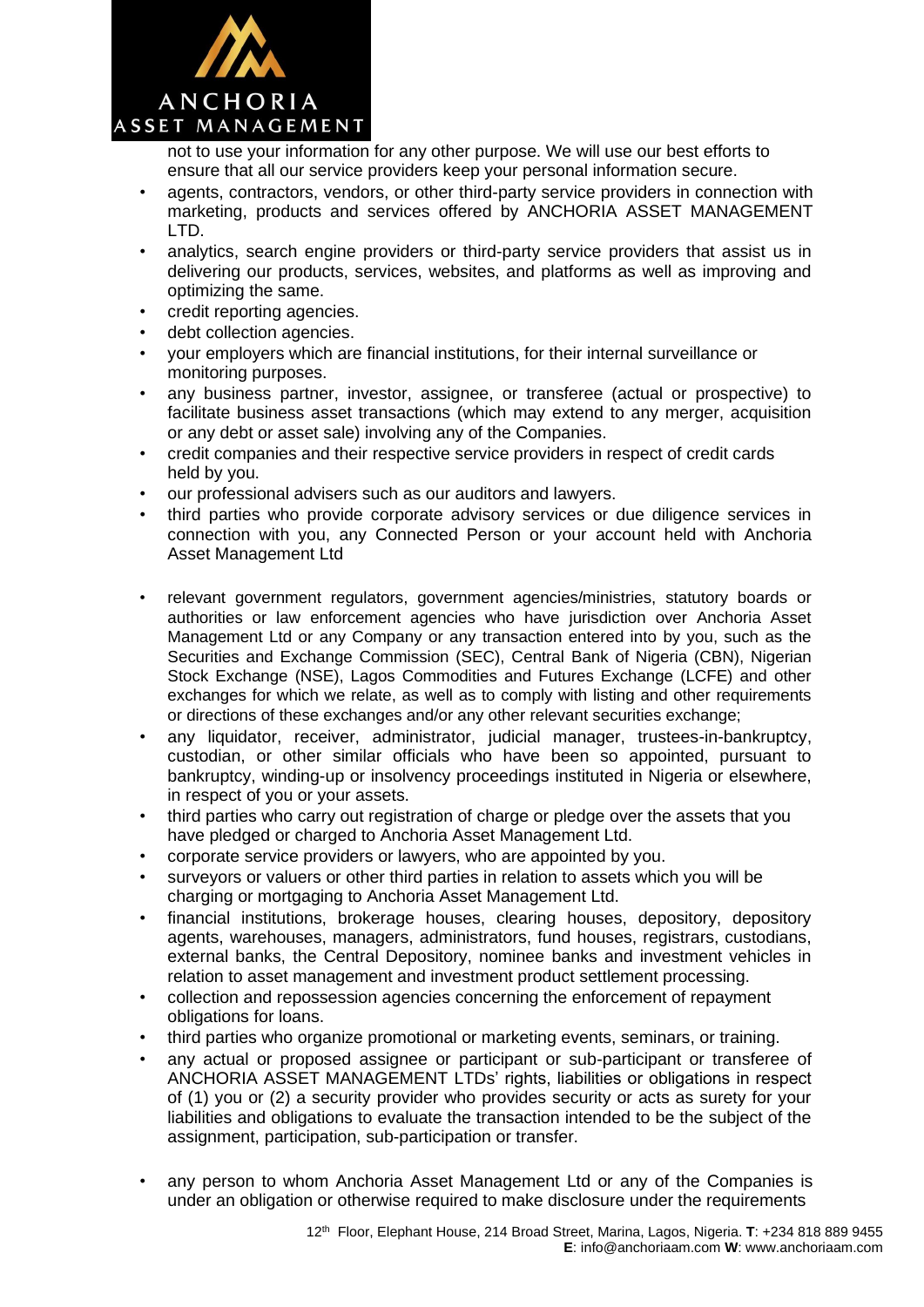

of any law binding on or applying to Anchoria Asset Management Ltd or any of the Companies, or any disclosure under and for the purpose of any guidelines or guidance given or issued by any legal, regulatory, governmental, tax, law enforcement or other authorities, or self-regulatory or industry bodies or associations of financial services providers with which Anchoria Asset Management Ltd or any of the Companies are expected to comply, or any disclosure in pursuant to any contractual or other commitment of Anchoria Asset Management Ltd or any of the Companies with local or foreign legal, regulatory, governmental, tax, law enforcement or other authorities, or industry bodies or associations of financial services providers, all of which may be within or outside Nigeria and maybe existing currently and in the future; and/or

• any other party to whom you authorize us to disclose your Personal Data to.

# **Use of Cookies and Related Technologies**

Our websites and platforms use cookies and other technologies. Cookies are small text files stored in your computing or other electronic devices when you visit our website and platforms for record-keeping purposes. Cookies are stored in your browser's file directory, and the next time you visit the website or platform, your browser will read the cookie and relay the information back to the website, platform or element that originally set the cookie. Depending on the type of cookie it is, cookies may store user preferences and other information.

Web beacons (also known as pixel tags and clear GIFs) involve graphics that are not apparent to the user. Tracking links and/or similar technologies consist of a few lines of programming code and can be embedded in our websites or platforms. Web beacons are usually used in conjunction with cookies and primarily used for statistical analysis purposes. This technology can also be used for tracking traffic patterns on websites and platforms, as well as finding out if an e-mail has been received and opened and to see if there has been any response.

We may employ cookies and other technologies as follows:

- tracking information such as the number of visitors and their frequency of use, profiles of visitors and their preferred sites.
- making our websites and platforms easier to use. For example, cookies may be used to help speed up your future interactions with our websites and platforms.
- to better tailor our products and services to your interests and needs. For example, cookies information may be identified and disclosed to our vendors and business partners to generate consumer insights.
- collating information on a user's search and browsing history.
- when you interact with us on our websites and platforms, we may automatically receive and record information on our server logs from your browser. We may collect for the purpose of analysis, statistical and site-related information including, without limitation, information relating to how a visitor arrived at the website or platform, the browser used by a visitor, the operating system a visitor is using, a visitor's IP address, and a visitor's clickstream information and time stamp (which may include, for example, information about which pages they have viewed, the time the pages were accessed and the time spent per web page);
- using such information to understand how people use our websites and platforms, and to help us improve their structure and contents.
- using cookies that are necessary to enable our websites and platforms to operate, for example, cookies that enable you to log into secure parts of our websites and platforms; and/or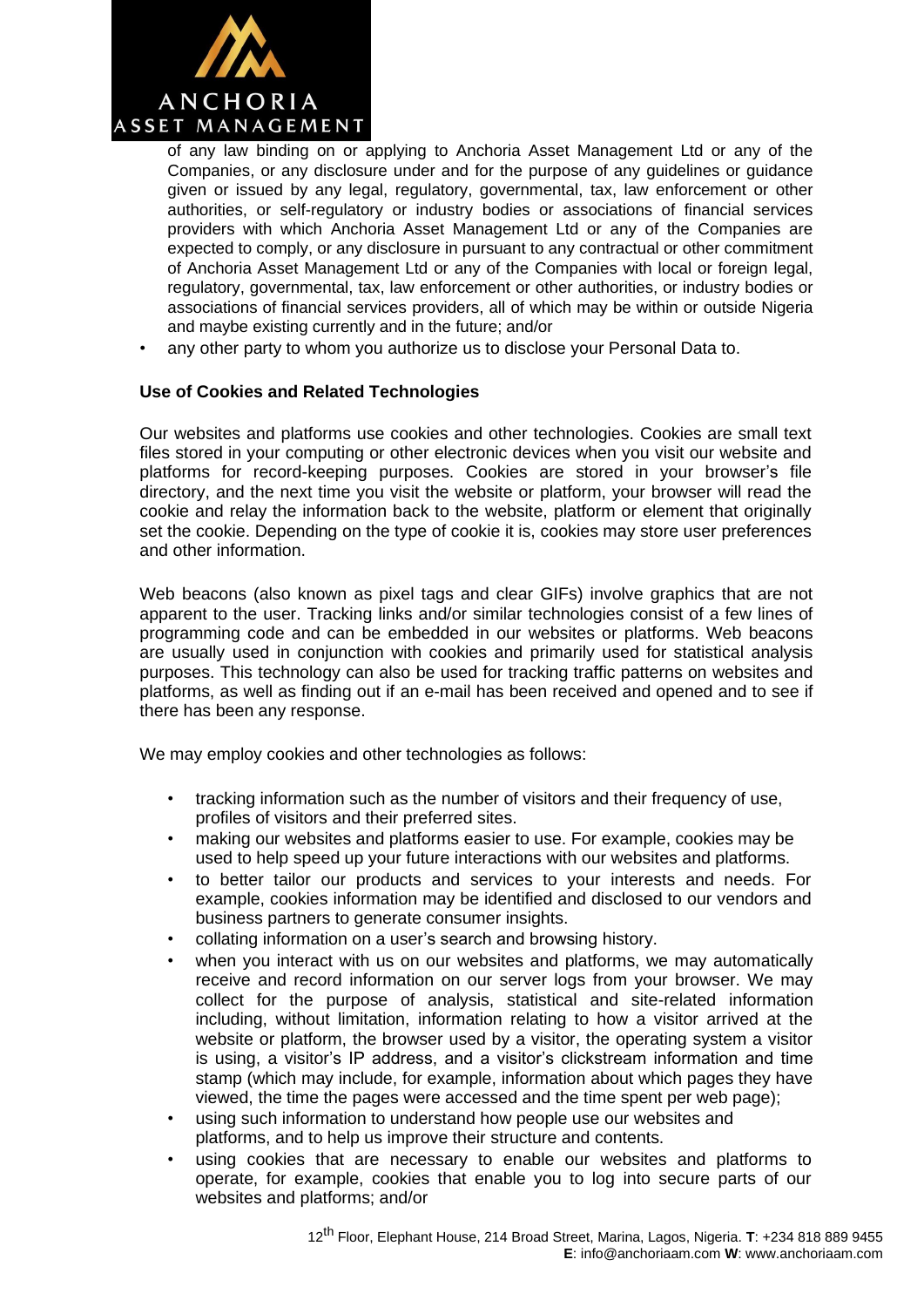

• personalizing the website and platform for you, including delivering advertisements which may be of particular interest to you and using cookie-related information to allow us to understand the effectiveness of our advertisements.

#### 08027040808

Some cookies we use are from third party companies to provide us with web analytics and intelligence about our websites and platforms. These companies collect information about your interaction with our websites and platforms. We use such information to compile statistics about visitors who interact with the websites, platforms, and other online content, to gauge the effectiveness of our communications, and to provide more pertinent information to our visitors.

If you do not agree to such use of cookies, you can adjust your browser settings. Unless you have adjusted your browser settings to block cookies, our system will issue cookies as soon as you visit our site or click on a link in a targeted email that we have sent you, even if you have previously deleted our cookies. How cookies can be managed depends on your browser. Please visit the sites of your web browser on information on how to configure or disable cookies in each browser. If you do not agree to our use of cookies and other technologies as set out in this Data Protection Policy, you should delete or disable the cookies associated with our websites and platforms by changing the settings on your browser accordingly. However, you may not be able to enter certain part(s) of our websites or platforms. This may also impact your user experience while on our websites or platforms.

#### **Data Security**

Anchoria Asset Management Ltd will take reasonable efforts to protect Personal Data in our possession or our control by making reasonable security arrangements to prevent unauthorized access, collection, use, disclosure, copying, modification, disposal, or similar risks. However, we cannot completely guarantee the security of any Personal Data we may have collected from or about you, or that for example, no harmful code will enter our website (for example viruses, bugs, trojan horses, spyware, or adware). You should be aware of the risks associated with using websites and take any necessary precautions.

We have implemented technical and organizational security measures to safeguard the personal information in our custody and control. Such measures include, for example, limiting access to personal information only to employees and authorized service providers who need to know such information for the purposes described in this policy; adopting security protocols on networks and systems; using email security settings when sending and/or receiving highly confidential emails; applying physical access controls such as marking confidential documents clearly and prominently, storing confidential documents in locked file cabinets; restricting access to confidential documents on a need-to-know basis; using privacy filters; disposal of confidential documents that are no longer needed, through shredding or similar means; using a mode of delivery or transmission of personal data that affords the appropriate level of security (e.g. registered post instead of the normal post where appropriate); confirming the intended recipient of personal data as well as other administrative, technical and physical safeguards.

While we endeavor to protect our systems, sites, operations and information against unauthorized access, use, modification, and disclosure, due to the inherent nature of the Internet as an open global communications vehicle and other risk factors, we cannot guarantee that any information, during transmission or while stored on our systems, will be safe from intrusion by others, such as hackers. We engage various forms of security method like Encryption, Backup and Recovery and Access control, all together put in place to ensure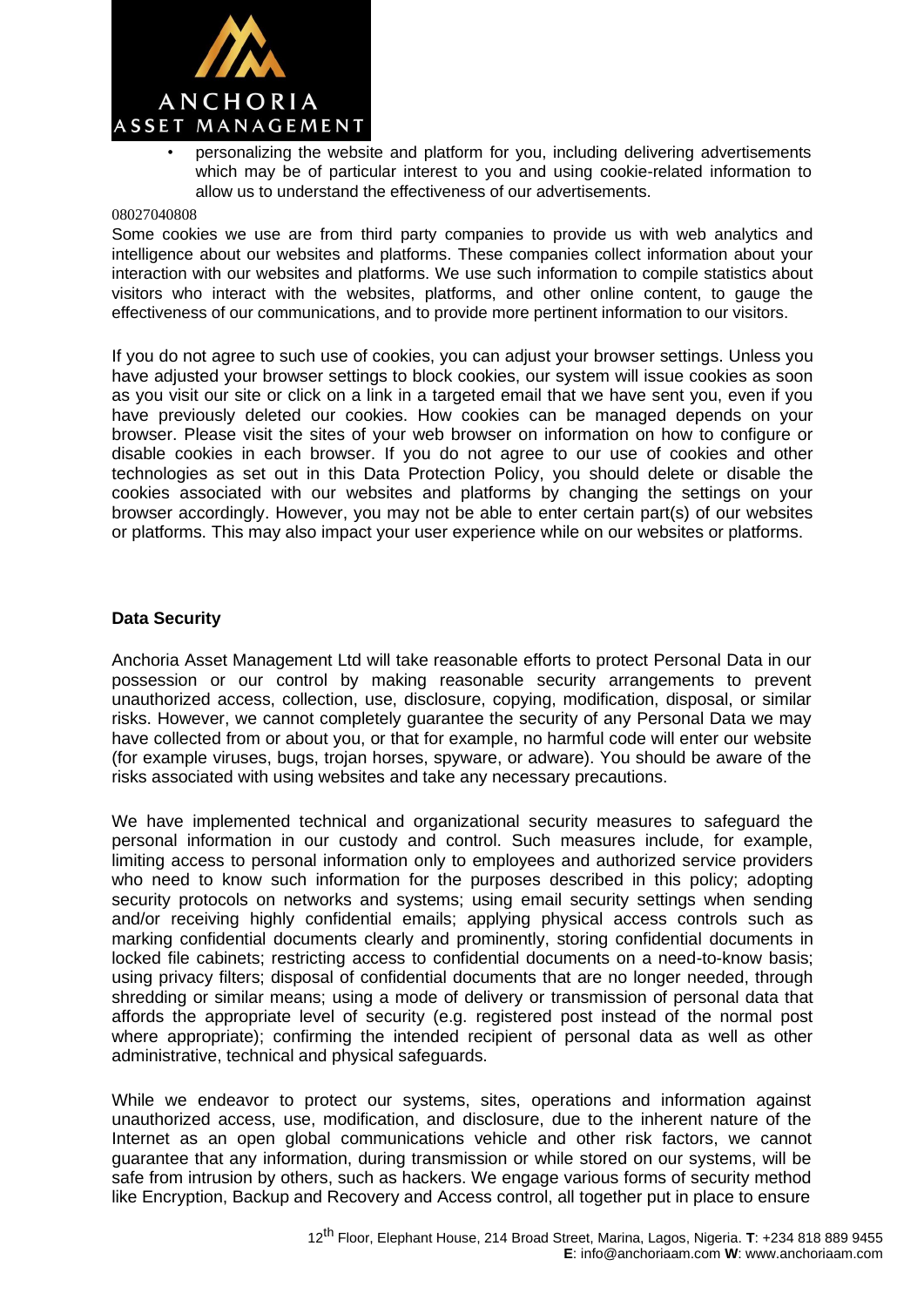

the authentication of users and protection against data breaches. Our web servers are secured under a strong security system with our trained and trusted IT workforce who work hand in hand to ensure confidentiality of data of clients in accordance to our laid down procedures and compliance with the Nigeria Data Protection Regulation.

While we strive to protect your Personal Data, we cannot ensure the security of the information you transmit to us via the Internet or electronic communication or when you use our electronic services, and we urge you to take every precaution to protect your Personal Data when you use such platforms. We recommend that you change your passwords often, use a combination of letters and numbers, and ensure that you use a secure browser.

If applicable, you undertake to keep your username, password and/or pin secure and confidential and shall not disclose or permit it to be disclosed to any unauthorized person, and to inform us as soon as reasonably practicable if you know or suspect that someone else knows your username and password or believe the confidentiality of your username and password has been lost, stolen or compromised in any way or that actual or possible unauthorized transactions have taken place. We are not liable for any damages resulting from any security breaches, on unauthorized and/or fraudulent use of your username and password.

# **Third-Party Sites**

Our website may contain links to other websites operated by third parties. We are not responsible for the privacy practices of websites operated by third parties that are linked to our website. We encourage you to learn about the privacy policies of such third-party websites. Some of these third-party websites may be co-branded with our logo or trademark, even though they are not operated or maintained by us. Once you have left our website, you should check the applicable privacy policy of the third-party website to determine how they will handle any information they collect from you.

#### **Data Retention**

We will only retain your personal data for as long as necessary for the purpose for which that data was collected and to the extent permitted by applicable laws. In general, we will keep your personal data for between five (5) to ten (10) years (depending on the type of information, and in accordance with our internal policies) after your relationship with us is terminated. However, there may be circumstances that mean we must retain your personal information for longer. To determine how long it is necessary to retain your personal information, we calculate retention periods in accordance with the following criteria:

- the currency of your relationship with us and the types of products or services you have with us.
- the length of time it is reasonable to keep records to demonstrate that we have fulfilled our obligations to you and under the law.
- any limitation periods within which claims might be made.
- any retention periods prescribed by law or recommended by regulators, industry bodies or associations; and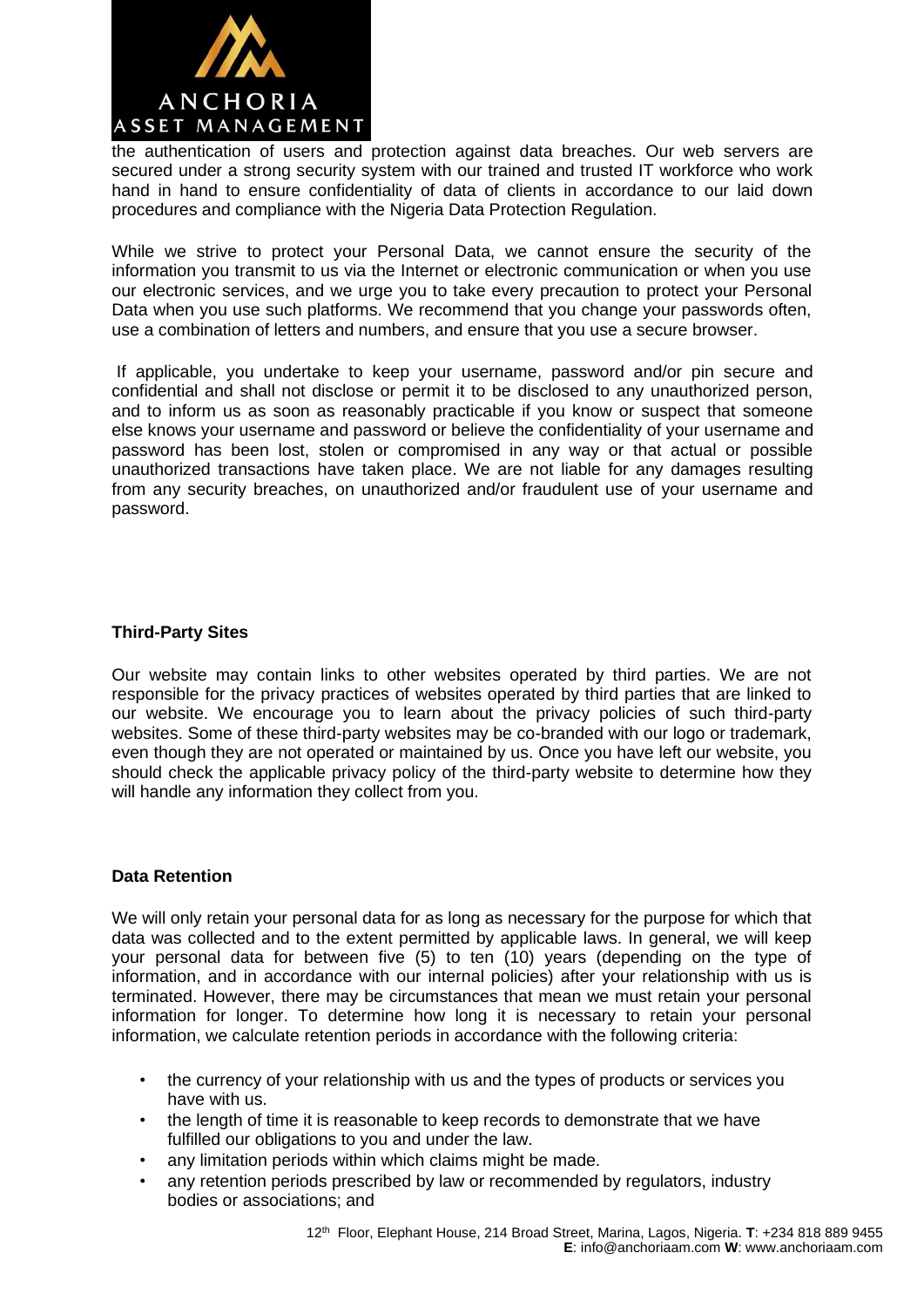

the existence of any relevant proceedings.

# **Children's Privacy**

Our services are not intended to be provided directly to children without parental consent. We will never knowingly collect personal information from individuals under the age of eighteen (18) years without first obtaining verifiable parental consent. If you are under the age of 18 you should not provide information to us. If we become aware that a person under 18 has provided personal information to us without verifiable parental consent, we will remove such personal information from our files.

# **Your Rights**

The data protection laws provide individuals with the following rights:

- Right of subject access: The right to make a written request for details of personal information we hold about you and to request a copy of that personal information.
- Right to rectification: The right to have inaccurate information about you rectified.
- Right to erasure ('right to be forgotten'): The right to have certain personal information about you erased.
- Right to restriction of processing: The right to request that your personal information is only used for restricted purposes.
- Right to object: The right to object to the use of personal information (including the right to object to marketing).
- Right to data portability: The right to ask for the personal information you have made available to us to be transferred to you or a third party in machine-readable formats.
- Right to withdraw consent: You have the right to withdraw any consent you have given us to handle your personal information. If you withdraw your consent, this will not affect the lawfulness of the use of your personal information before the withdrawal of your consent. These rights may not apply in all cases. If we are not able to comply with your request, we will explain why. In response to a request, we will ask you to verify your identity if we need to and to provide information that helps us to understand your request better. If you would like more information about your rights or to exercise any of your rights, please contact with the details below.
- Right to lodge a complaint with a supervising authority: You have the right to lodge a complaint with the National Information Technology Development Agency or a Data Protection Compliance Organization licensed by the Agency.

# **Contacting Us – Feedback, Withdrawal of Consent, Access, and Correction of your Personal Data**

If you:

have any questions or feedback relating to your Personal Data or our Data Protection Policy would like to withdraw your consent to any use of your Personal Data as set out in this Data Protection Policy; or would like to obtain access and make corrections to your Personal Data records, please contact us as follows:

| Email:           | info@anchoriaam.com |
|------------------|---------------------|
| <b>Phone No:</b> | 09087482181         |